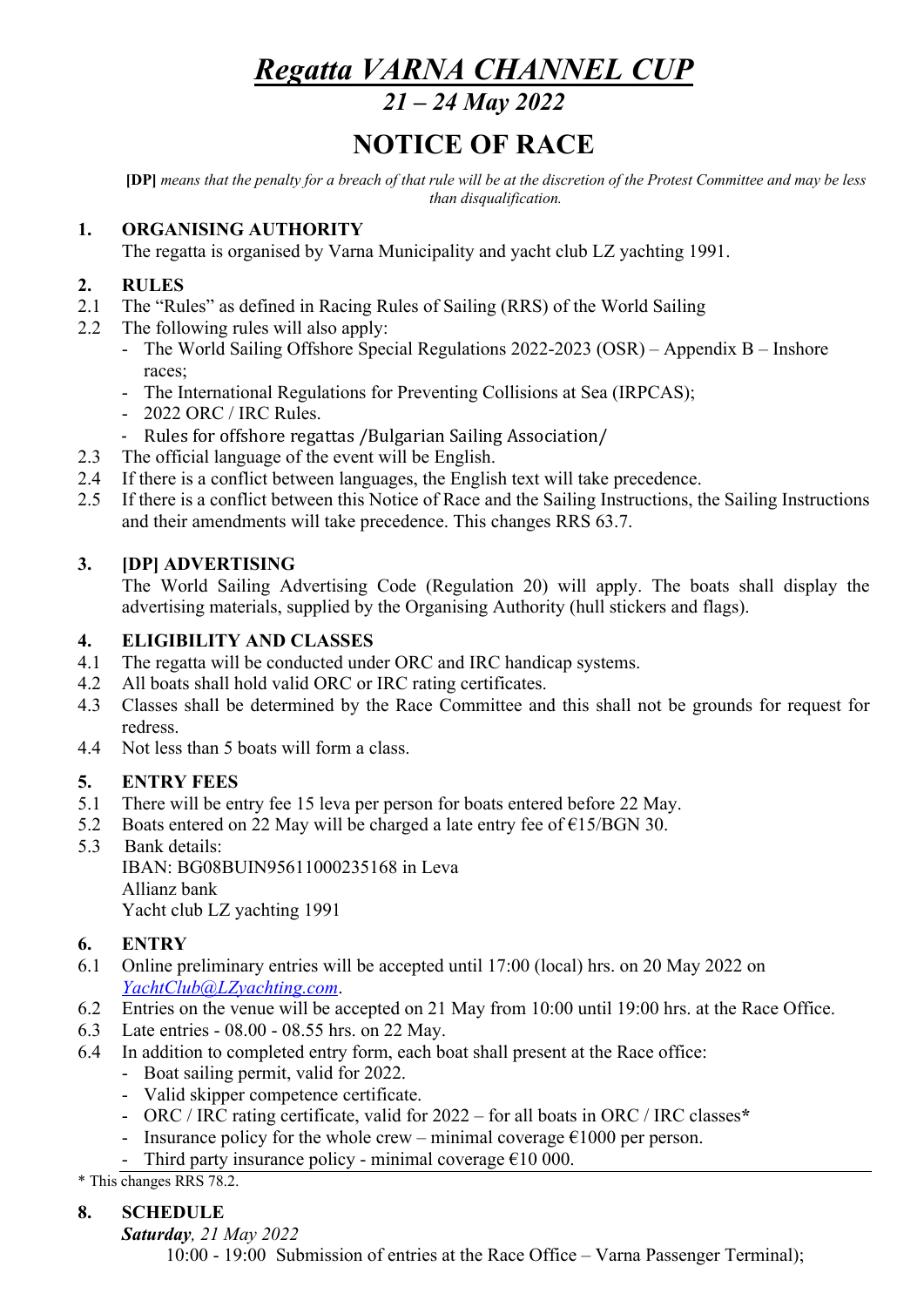15:00 Pro-Am Race in front of Varna Seaside Park;

*Sunday, 22 May 2022*

8:00-8:55 Submission of late entries at the Race Office;

9:30 Skipper briefing;

11:00 Races via the Channel;

*Monday, 23 May 2022*

10:00 Races in Varna bay;

*Tuesday, 24 May 2022*

10:00 Races in Varna bay;

17:00 Prize giving and closing ceremony.

## **9. [DP] INSPECTION**

- 9.1 Each boat shall be available for inspection in the period 10:00 19:00 hrs. on 21 May 2022.
- 9.2 During the event, before and/or after each race spot inspections may be carried out on boats chosen by the Race Committee.

## **10. SAILING INSTRUCTIONS**

The Sailing Instructions will be supplied when entering the boat.

## **11. RACE COURSES**

- 11.1 The race courses will be set in Varna bay and in the lake via the Channel and will be shown in Appendix 1 to the Sailing instructions.
- 11.2 Depending on weather conditions or other circumstances, the race courses may be changed at the discretion of the Principal Race Officer. Such changes will be announced by Amendments to the Sailing instructions.

## **12. SCORING**

- 12.1.1 For ORC classes according to corrected times as follows:
	- Races in the bay Windward/Leeward will be scored using **PCS with constructed courses**

- Channel races results will be scored by corrected times calculated by **ToD or ToD Triple Number scoring (Low-Medium-Hi**)

12.1.2 For IRC classes – according to corrected times under the system "Time on Time".

12.2 *The decision on the scoring method and scoring parameters used for a race will be at the sole discretion of the Race Committee. This includes the length of the course, directions of the legs and the wind details such as strength and direction. These will not be grounds for a request for redress by the boat. This changes RRS 60.1(b)* 

- 12.3 When fewer than 5 races have been completed, a boat's series score will be the total of her race scores.
- 12.4 When 5 or more races have been completed, a boat's series score will be the total of her race scores excluding her worst score.
- 12.5 When only one race via the channel has been completed, the race score for that race will not be excluded.
- 12.6 The race coefficients for each race will be stated in the Sailing instructions.

## **13. [DP] HAUL-OUT RESTRICTIONS**

From 9:00 hrs. on 22 May 2022 until the end of the event no boats shall be hauled out of the water, except with and according to the terms of prior written permission of the Technical Committee. If hauled out, no cleaning and polishing of the underwater part of boat's hull is allowed.

## **14. COMMUNICATIONS**

- 14.1 All boats shall have a VHF radio on board. During the event a constant communication will be maintained on **VHF Channel 73**.
- 14.2 Presence of mobile phones and use of Tracking **raceQs** on board are recommended.

## **15. PRIZES**

First 3 boats overall in every class will be awarded prizes.

## **16. DISCLAIMER OF LIABILITY**